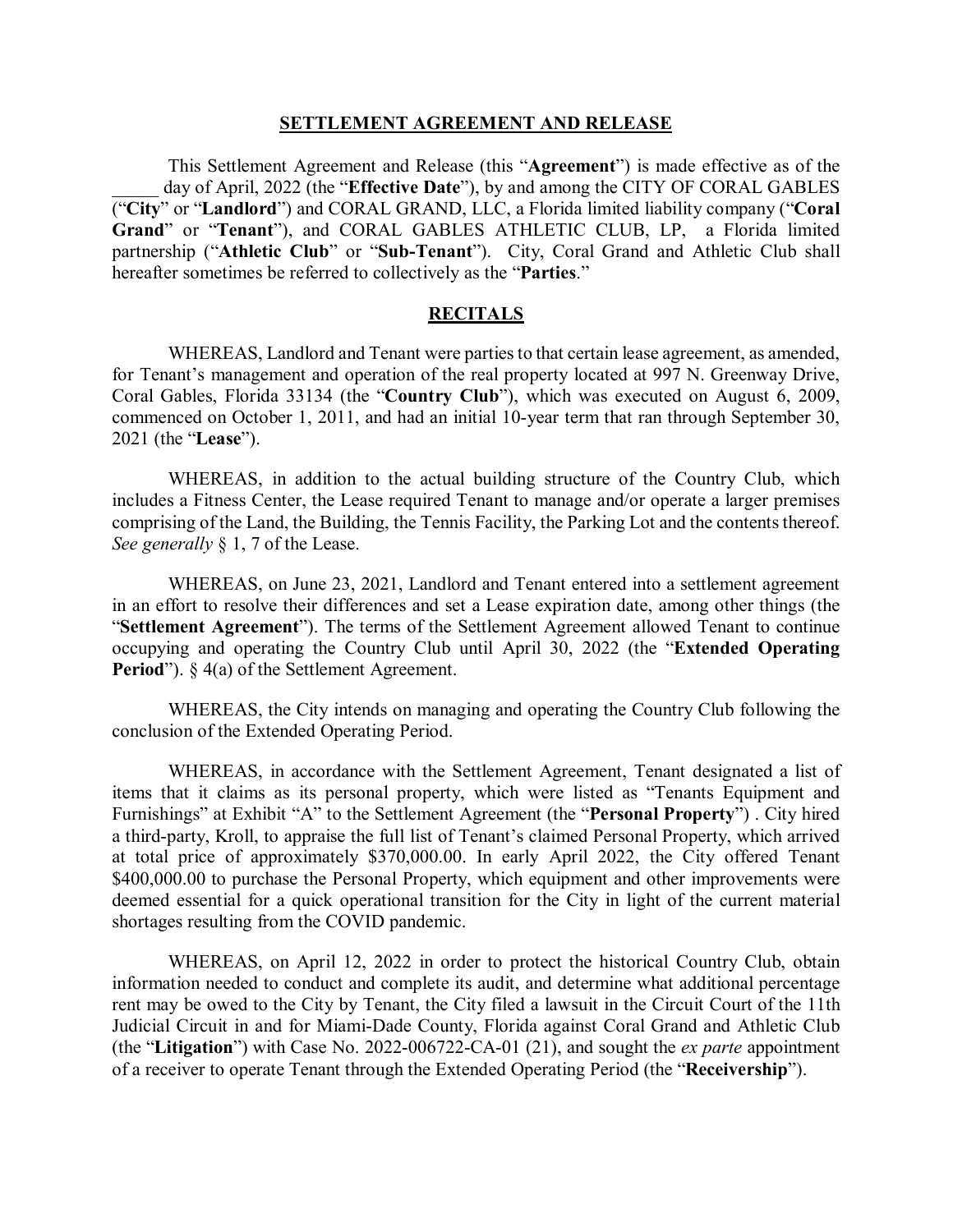WHEREAS, on April 14, 2022, Coral Grand and Athletic Club filed an Emergency Motion to Dissolve the Receivership, which motion is scheduled for an evidentiary hearing on Thursday, April 21, 2022 at 1:00 p.m. (the "**Evidentiary Hearing**").

WHEREAS, the Parties desire to fully, completely, and finally amicably settle and resolve all claims and disputes between them arising out of or relating to the Lease, Settlement Agreement, Litigation, Receivership, and all potential claims that could have been brought by the City in connection with the Lease, including, but not limited to, underreported Gross Revenues and underpaid Percentage Rent, as well as any potential counterclaims that Coral Grand and Athletic Club could have raised or brought against City in connection with the Lease, Settlement Agreement, Litigation and Receivership (collectively, the "**Claims**") in accordance with the terms and conditions set forth herein, in reliance upon the promises, representations, acknowledgments, agreements and warranties of the Parties contained herein and for other consideration;

**NOW THEREFORE**, in consideration of the promises, undertakings, payments and releases stated herein, the receipt and sufficiency of which consideration is hereby acknowledged, the Parties do hereby stipulate and agree as follows:

1. **Recitals**. The foregoing recitals are true and correct.

2. **Memorialization**. The Parties hereby acknowledge that the purpose of this Agreement is to memorialize the resolution and to release all claims asserted by or which could have been asserted by and between the Parties and their employees, directors, officers, affiliated entities, subsidiaries, parents, assigns, agents, successors, predecessors, which arise out of or are in any way related to the Lease, Settlement Agreement, Litigation and Receivership.

3. **Settlement**. This Agreement settles and resolves all disputes, disagreements, claims, and conflicts between the Parties arising out of or relating to the Lease, Settlement Agreement, Litigation and Receivership. The Parties have entered into this Agreement to avoid the uncertainty and costs of any future protracted litigation. Nothing in this Agreement shall be construed as an admission of liability, wrongdoing, or violation of any applicable state, federal, or local laws or regulations by any of the Parties.

4. **Purchase of Personal Property**. City will pay Coral Grand a total sum of \$295,000.00 (Two Hundred Ninety-Five Thousand and 00/100 Dollars) ("**Purchase Price**") for the purchase of the Personal Property and Coral Grand's retail beverage license (License No. BEV2330100), and permanent food service license (License No. SEA2322475) ("**Coral Grand Licenses**"). In exchange for the Purchase Price, Tenant agrees to convey all rights, interest and title of its Personal Property to City by a Bill of Sale, and also agrees to transfer and assign all of their rights, title and interest in the Coral Grand Licenses to City immediately upon the execution of this Agreement and effective as of May 2, 2022 at 10:00 a.m.. The City is to take possession of the Country Club with all of Tenant's Personal Property therein on Monday, May 2, 2022 at 10:00 a.m. in exchange for payment of the Purchase Price to Coral Grand via a Cashier's Check.

5. **Athletic Club License and Fitness Center Equipment**. In full accord and satisfaction of all Claims that the parties may have against one another, the Athletic Club agrees to transfer and assign all of their rights, title and interest in the gym operation license (License No.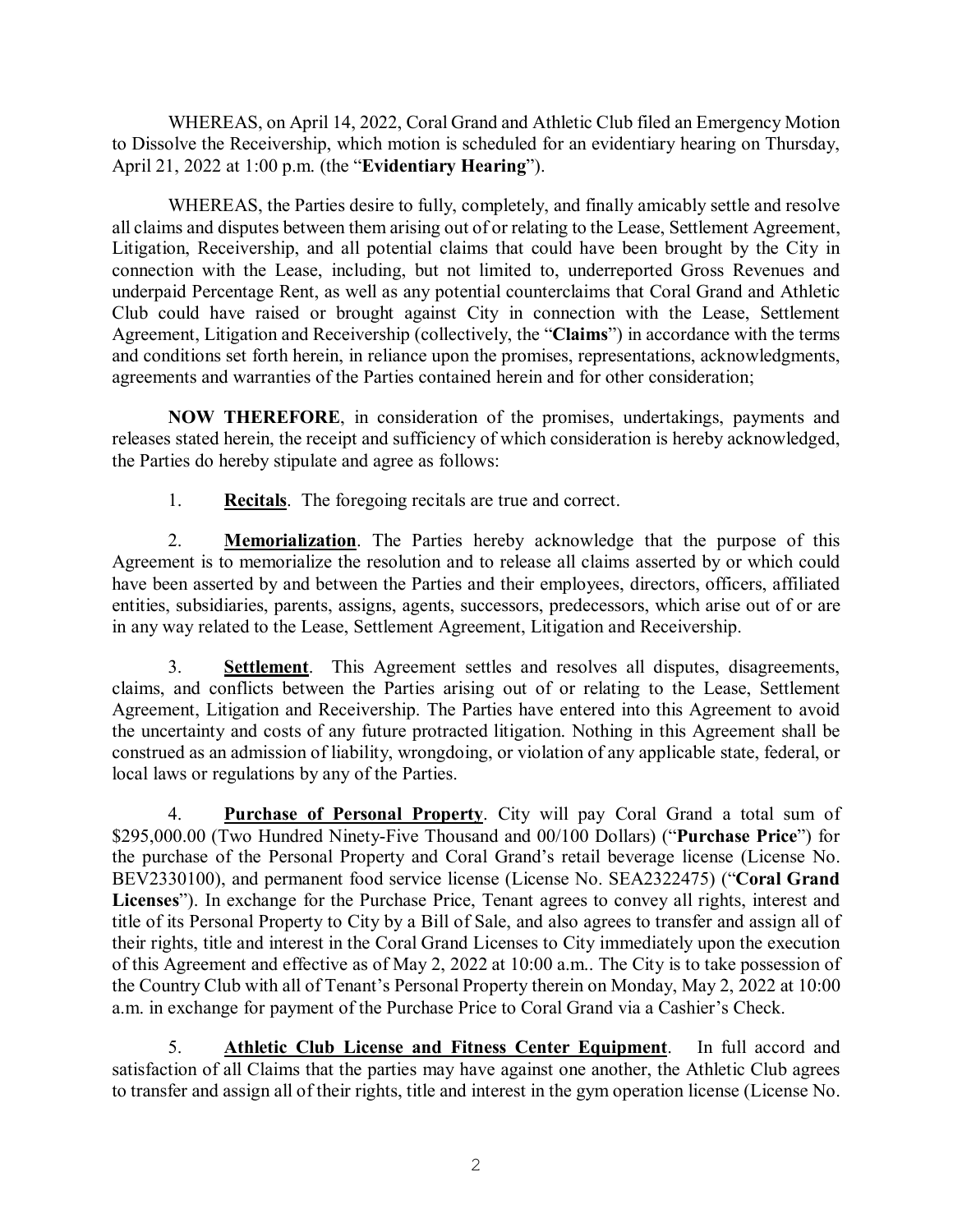HS10377) ("**Athletic Club License**") to City immediately upon the execution of this Agreement and effective as of May 2, 2022 at 10:00 a.m.. The Athletic Club also agrees not to exercise any purchase options over the Fitness Center Equipment or take such further action that would result in the lessor or any other party or individual from removing the Fitness Center Equipment from the Fitness Center.

6. **Lease and Settlement Agreement Obligations**. Tenant shall continue to honor, satisfy and fulfill all continuing Lease and Settlement Agreement obligations and requirements through the end of the Extended Operating Agreement, including, but not limited to continuous operation of the Fitness Center, fulfillment of all events through April 30, 2022.

7. **Events of Default**. The failure of Tenant and the Athletic Club to peaceably turnover possession of the Country Club on Monday, May 2, 2022 at 10:00 a.m., and turnover possession of all of the Personal Property, Coral Grand Licenses and Athletic Club License subject of this Agreement and full compliance with the terms in paragraphs 4, 5 and 6 above shall constitute an event of default and immediate breach of this Agreement ("**Default**"). Such Default will render this Agreement and releases herein null and void and of no effect such that the City may continue to prosecute the Litigation to its conclusion.

8. **Notice**. Any notice required or permitted to be delivered under this Agreement shall be in writing and shall be deemed given (i) when delivered or refused by hand during regular business hours, (ii) three (3) calendar days after being sent by United States Postal Service, registered or certified first-class mail, postage prepaid, return receipt requested, or (iii) on the day of receipt or the day of refusal of delivery if sent by a reputable national overnight express mail service that provides tracing and proof of receipt or refusal of items mailed (e.g., UPS, FedEx). Notices to City or Coral Grand and Athletic Center shall be delivered as follows:

**City:**

Miriam Soler Ramos City Attorney City of Coral Gables 405 Biltmore Way, 2nd Floor Coral Gables, FL 33134 Bar Number 581348 [mramos@coralgables.com](mailto:mramos@coralgables.com)

With a copy to:

Holland & Knight LLP Attn: Anna Marie Gamez, Esq. 701 Brickell Avenue, Suite 3300 Miami, Florida 33131 E-Mail: annie.hernandezgamez@hklaw.com

## **Coral Grand and Athletic Club:**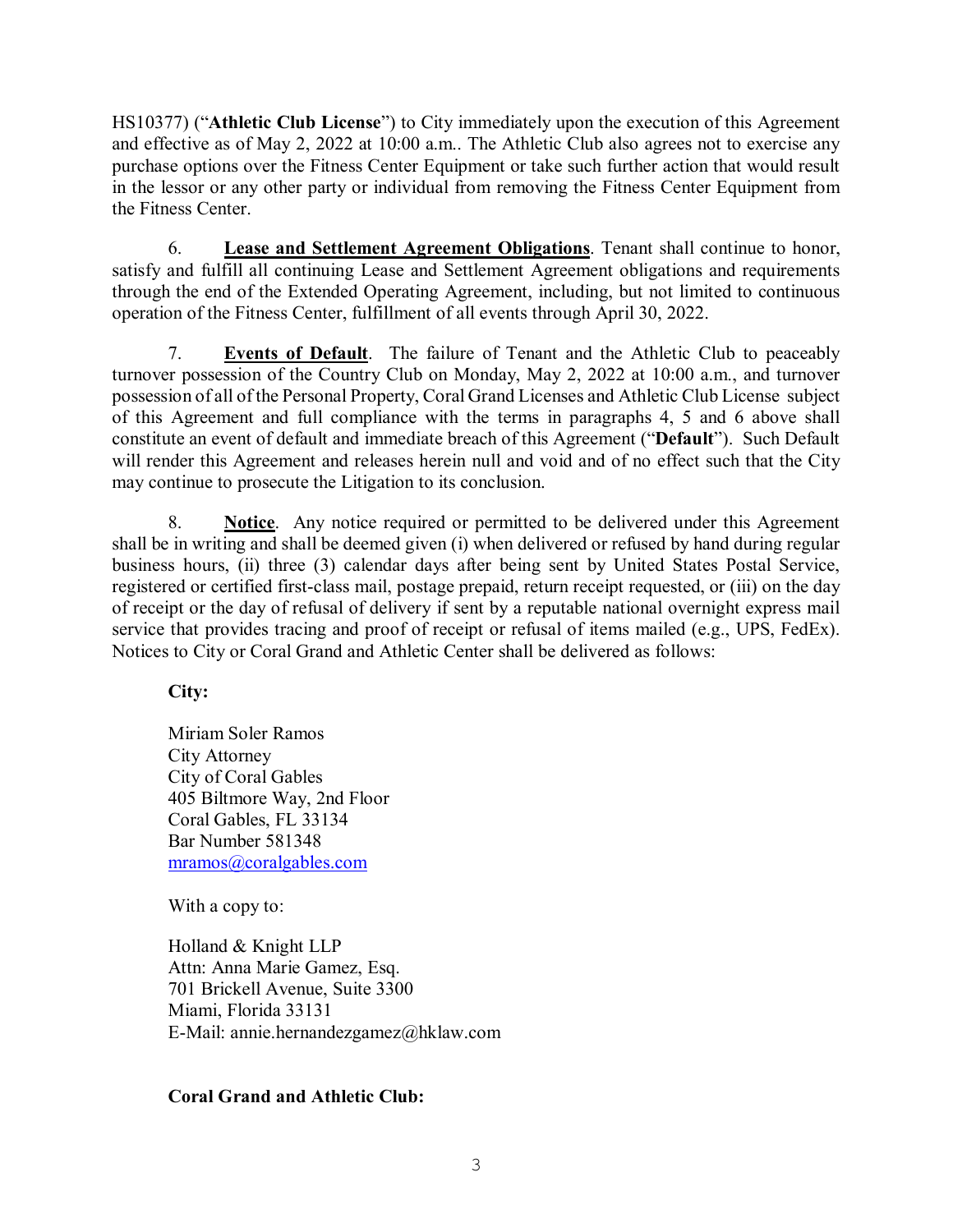Nick Di Donato 25 British Columbia Road Exhibition Place Toronto, Ontario M6KC3 Canada

Anthony Di Donato 6800 SW 40th Street, Unit 183 Miami, Florida 33155

With a copy to:

David Winker, Esq. David J. Winker, P.A. 4720 S. LeJeune Road Coral Gables, Fl 33146 E-Mail: dwinker@dwrlc.com

Notwithstanding the foregoing, any attempted notice given by email or facsimile transmission by City to Coral Grand or Athletic Club will be deemed effective if the recipient party confirms its receipt of the notice by reply email, facsimile or other written notice of receipt.

9. **Mutual Release**. Except as to the obligations set forth in this Agreement, and specifically those itemized in paragraphs 4 and 5 above, each Party, on behalf of itself and its respective parent, subsidiaries, affiliated entities, directors, officers, employees, partners, members, managers, shareholders, trustees and successors and anyone claiming by or through them, including Nicola ("Nick") Di Donato and Anthony Di Donato (collectively, the "**Releasing Parties**" or individually, each a "**Releasing Party**"), hereby forever remise, release, acquit, and forever discharge and covenant not to sue the other Party, and its respective parent, subsidiaries, affiliated entities, directors, officers, employees, partners, members, managers, shareholders, trustees, heirs, attorneys, agents, representatives, appointed and elected officials and successors and anyone claiming by or through them (collectively, the "**Released Parties"** or individually, each a "**Released Party**"), from and for any and all claims, actions, claims, causes of action, suits, obligations, liabilities, debts, sums of money, accounts, reckonings, bonds, bills, contracts, agreements, demands, warranties, rights, reputational harm, damages, reasonable and actual attorneys' fees, costs, charges and causes of action, both known or unknown, foreseen, unforeseen or unforeseeable, in law or in equity, of any kind whatsoever (each, a "**Loss**"), which the applicable Releasing Party ever had, now have, or may have against the applicable Released Party for, upon or by reason of any matter, cause or thing whatsoever, up to and including the Effective Date, including but not limited to: any and all Losses that were raised by the Parties in connection with the Lease, Settlement Agreement, Litigation, Receivership, and the Claims, as well as all claims and causes of action founded in tort, contract (oral, written or implied) or any other common law, statutory or equitable basis of action specifically related and limited to the Lease, Settlement Agreement, Litigation and Receivership. This Release shall not inure to the benefit of any third party, except as specifically stated herein. Moreover, neither Coral Grand nor Athletic Club is released from its/their obligations under this Agreement. Nothing contained within this paragraph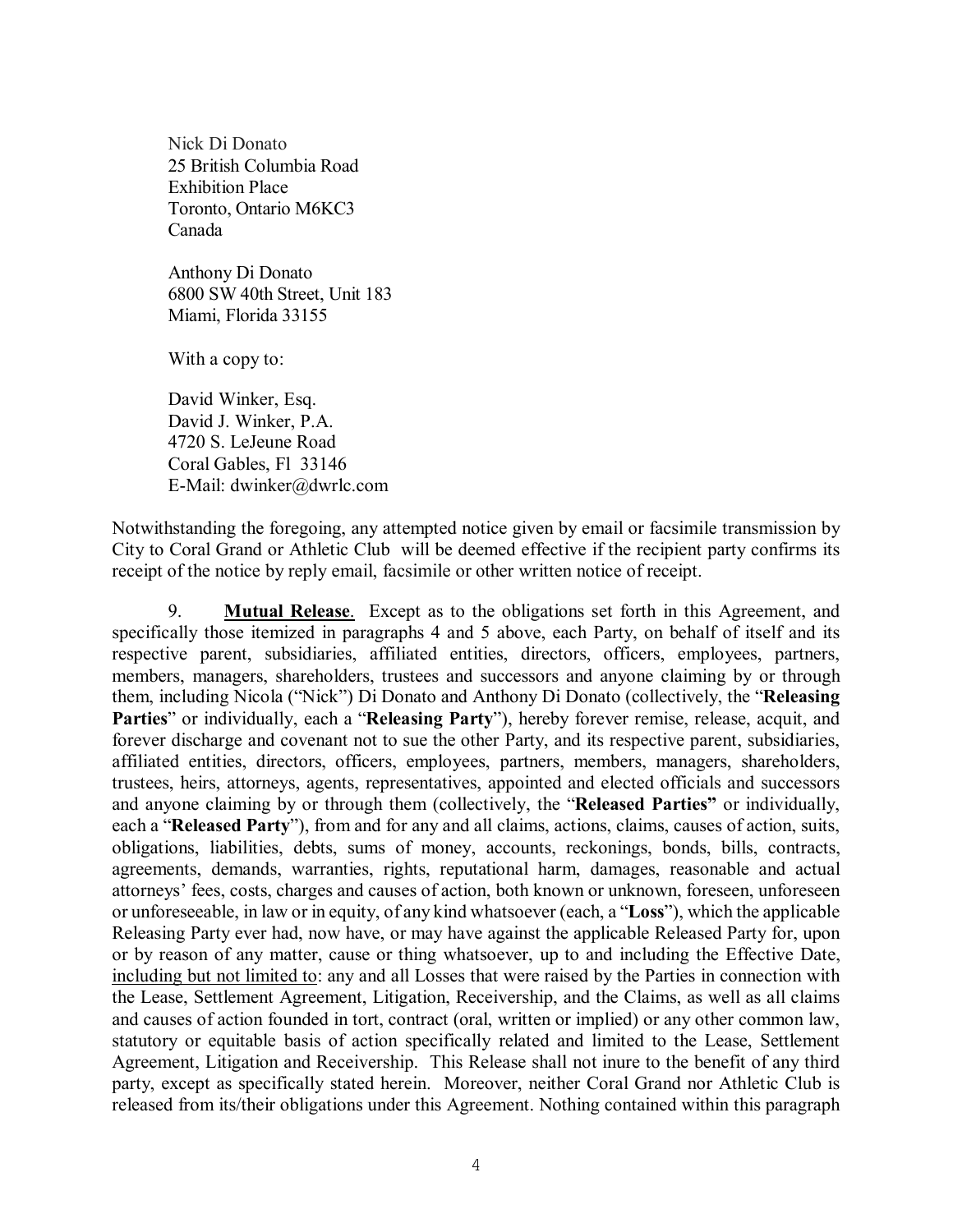shall prohibit either party from pursuing any legal action necessary to secure performance of the other party's obligations as set forth herein. Such release shall be immediately effective and selfexecuting on May 2, 2022 only upon the Tenant's and Athletic Club's compliance with all obligations specified in paragraphs 4, 5 and 6 above.

10. **Postponement of Evidentiary Hearing and Dismissal of Appeal**. Immediately upon execution of this Agreement, Tenant and Athletic Club shall take all steps necessary to cause the cancellation of the Evidentiary Hearing on their Emergency Motion to Dissolve Receivership in accordance with the Court's procedures. Should the Commission ultimately approve this Agreement at the Commission meeting scheduled for April 26, 2022, then (a) Tenant and Athletic Club shall within (1) business day dismiss the appeal currently pending in the 3rd District Court of Appeal, and (b) the Emergency Motion to Dissolve Receivership shall become moot. If the Agreement is not approved by the Commission then the Evidentiary Hearing may be rescheduled to a mutually coordinated date.

11. **Dismissal of Litigation and Discharge of Receivership**. Within one (1) business day from City's receipt of timely and peaceable possession of the Country Club, the Personal Property, and all right, title and interest to such Personal Property is perfected in favor of the City and duly transferred Licenses, City shall cause the discharge of the Receiver and dissolution of the Receivership and dismiss the Litigation with prejudice. To be clear, the Receivership shall remain in place and undisturbed through such time as the Tenant has fully and timely complied with the terms herein.

This Agreement shall not be filed with the Court at the time of filing the Notice of Voluntary Dismissal with Prejudice; however, it may be filed with the Court in connection with any motion or action brought to enforce the terms of this Agreement.

12. **Voluntary Participation**. The Parties recognize and agree that they have voluntarily entered into this Agreement in consideration of the mutual promises, covenants, and agreements contained herein, and not as a result of any intimidation, coercion or pressure from anyone else.

13. **Negotiation and Representation by Counsel**. Each of the Parties hereto acknowledge and agree that they have actively and with full understanding participated in the drafting and negotiation of this Agreement, and for all purposes, therefore, this Agreement shall be deemed to have been drafted jointly by each of the Parties. The Parties further acknowledge and agree that all of the terms and conditions of this Agreement have been negotiated at arm'slength and that this Agreement has been negotiated, prepared, and executed without fraud, and each Party hereby waives and releases any claim of, fraud in the inducement, duress, undue influence, or coercion of any kind or nature whatsoever having been exerted by or imposed by any Party. No provision of this Agreement shall be construed against or interpreted to the disadvantage of any party to this Agreement by any court or other governmental or judicial authority by reason of such party having or being deemed to have structured, dictated, or drafted such provision. In the event an ambiguity exists in any provision of this Agreement, such ambiguity is not to be construed by reference to any doctrine or statute calling for ambiguities to be construed against the drafter of the document. Additionally, each of the Parties have consulted with their attorneys prior to signing this Agreement.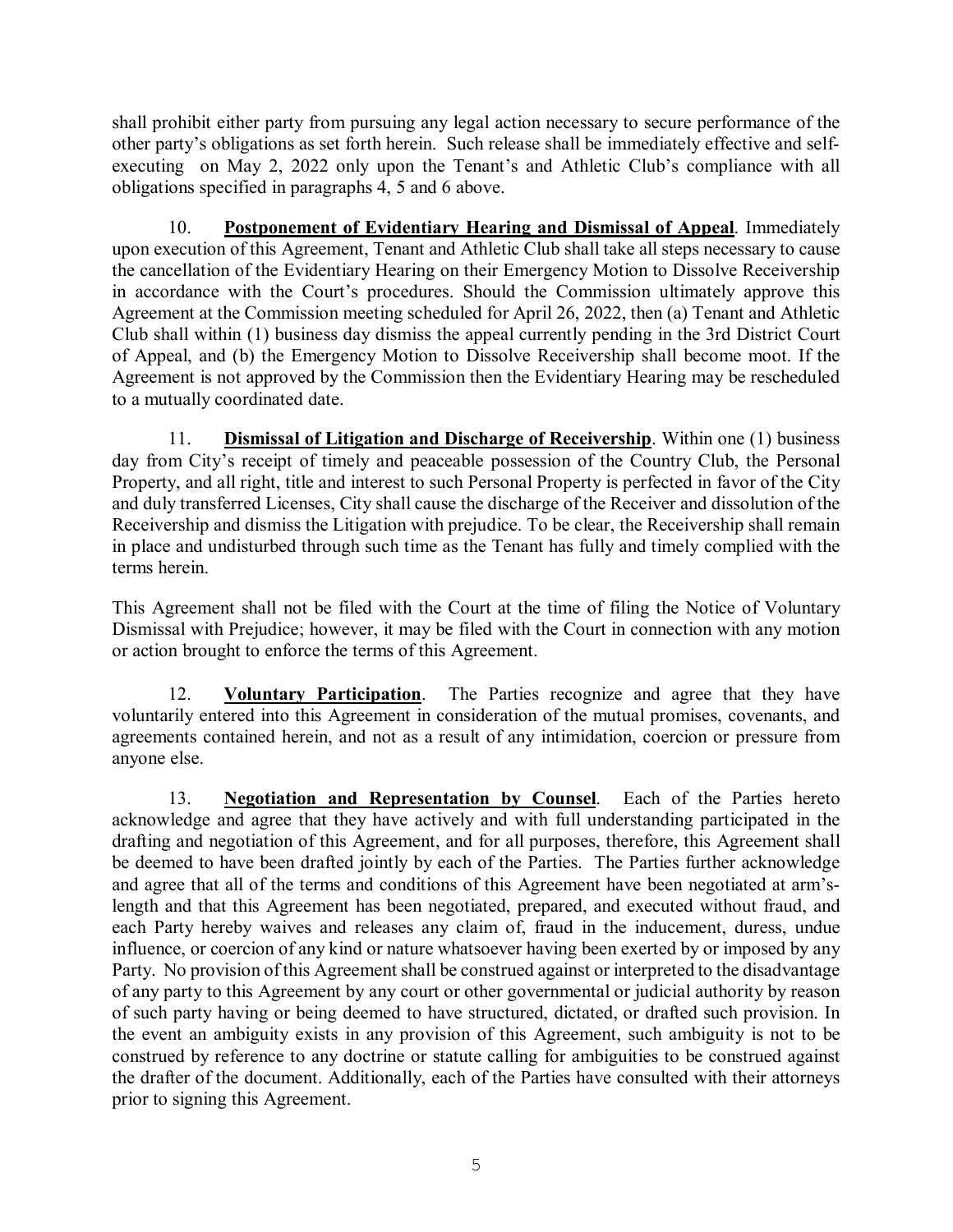14. **Binding on Successors**. This Agreement is binding upon and inures to the benefit of City, its heirs, representatives, successors, and assigns and upon Coral Grand and the Athletic Club, their heirs, representatives, successors, and assigns.

15. **Authority to Bind**. Each party to this Agreement represents and warrants that it has the authority to enter into this Agreement and to perform the duties and obligations to which it has agreed. However, this Agreement remains subject to City Commission approval at the next regularly scheduled Commission meeting currently set for Tuesday, April 26, 2022. If this Agreement is not approved by a majority of the Commission at said meeting, then this Agreement shall be null and void and of no effect.

16. **No Third Party Beneficiaries**. This Agreement is binding on, and insures solely to the benefit of the Parties herein, namely City, Coral Grand and Athletic Club.

17. **Attorneys' Fees and Costs**. Each Party will be responsible for paying its/their own attorneys' fees, costs and expenses arising out of or connected with the Lease, Settlement Agreement, Litigation, Receivership and the Claims, including, but not limited to the preparation and execution of this Agreement. In the event a suit or other action is brought by either Party to this Agreement to enforce any of its terms, and in any appeal therefrom, it is agreed that the prevailing party shall be entitled to its reasonable attorney's fees and costs. This will include attorney's fees and costs at all levels of the action, including litigation and appeals. This will also include attorney's fees and costs incurred for litigating both entitlement to fees and the amount of attorney's fees.

18. **Counterparts**. This Agreement may be executed in any number of duplicate originals or counterparts by the Parties, each of such duplicate originals or counterparts shall be deemed to be an original and all taken together shall constitute but one and the same instrument. A copy of any signature on a signature page or a signature by facsimile or email transmission shall be valid and binding as an original signature.

19. **Entire Agreement**. This Agreement constitutes the entire agreement between the Parties and supersedes any and all prior or contemporaneous written or oral offers, proposals, representations, understandings or agreements among them. There are no oral agreements among the Parties that exist or are of any force and effect. . The Parties hereby agree that the provision of this Agreement, including without limitation the representations, warranties, covenants and releases made herein, shall survive the execution of this Agreement and the performances by the Parties of their respective obligations under this Agreement.

20. **Further Assurances**. At any time and from time to time after the date hereof, each Party shall, at its own cost and expense, execute, deliver and acknowledge such other documents and take such further actions as may be reasonably requested by the other Party in order to fully perform such Party's obligations as contemplated hereby. No obligation provided for under this Agreement may be assigned without the express written consent of the Party to whom such obligation is owed and the City.

21. **No Other Modifications**. No modification or addition to this Agreement will be valid unless in writing, specifically referring to this Agreement and signed by all of the Parties to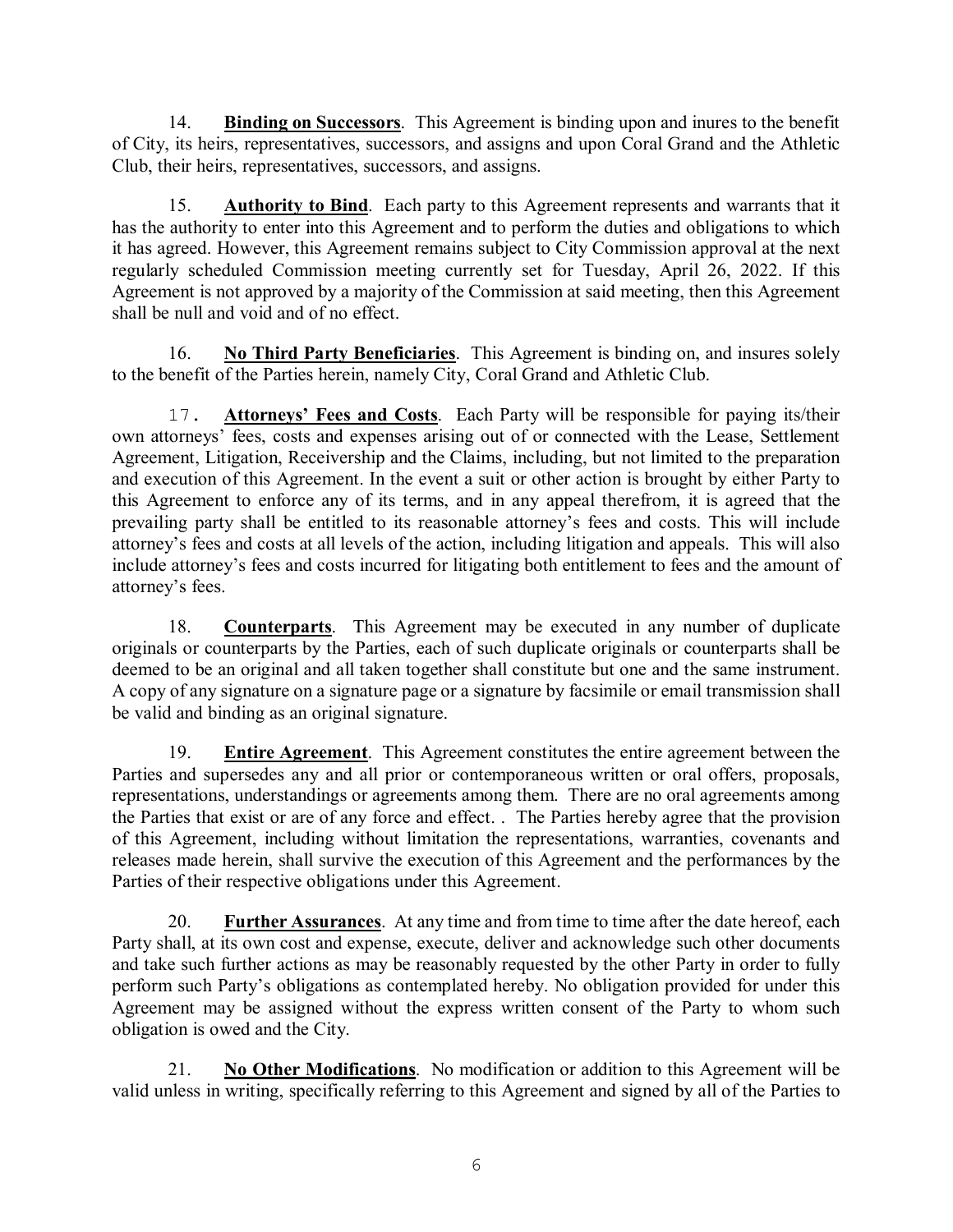this Agreement, it being expressly agreed that this Agreement cannot be modified orally, by course of dealing or by implied agreement.

22. **Time is of the Essence**. Time is of the essence for the performance of the obligations under this Agreement and no party shall unreasonably delay the conclusion of the transaction(s) required hereunder.

23. **Governing Law**. This Agreement shall be interpreted and enforced in accordance with the substantive laws of the State of Florida, without reference to conflict of laws principles.

24. **Venue**. The exclusive venue for all legal proceedings shall be in Miami-Dade County, Florida. The Parties agree not to assert any defense to any action or proceeding initiated in connection with the enforcement of this Agreement based upon improper venue or inconvenient forum. The Parties agree that the Court shall retain jurisdiction to enforce the terms of this Agreement.

25. **JURY WAIVER**. EACH OF THE PARTIES HEREBY WAIVES, TO THE FULLEST EXTENT PERMITTED BY LAW, ANY RIGHT TO TRIAL BY JURY OF ANY CLAIM, DEMAND, ACTION, OR CAUSE OF ACTION (I) ARISING UNDER THIS AGREEMENT OR (II) IN ANY WAY CONNECTED WITH OR RELATED OR INCIDENTAL TO THE DEALINGS OF THE PARTIES IN RESPECT OF THIS AGREEMENT OR ANY OF THE TRANSACTIONS RELATED HERETO, IN EACH CASE WHETHER NOW EXISTING OR HEREAFTER ARISING, AND WHETHER IN CONTRACT, TORT, EQUITY, OR OTHERWISE. THE PARTIES EACH HEREBY AGREES AND CONSENTS THAT ANY SUCH CLAIM, DEMAND, ACTION, OR CAUSE OF ACTION SHALL BE DECIDED BY COURT TRIAL WITHOUT A JURY AND THAT THE PARTIES MAY FILE AN ORIGINAL COUNTERPART OF A COPY OF THIS AGREEMENT WITH ANY COURT AS WRITTEN EVIDENCE OF THE CONSENT OF THE PARTIES TO THE WAIVER OF THEIR RIGHT TO TRIAL BY JURY.

26. **Severability**. If any one or more of the provisions contained in this Agreement shall be declared invalid, void or unenforceable, the remainder of the provisions of this Agreement shall remain in full force and effect. . Accordingly, any part, provision, representation or warranty of this Agreement that is prohibited or unenforceable, or is held by a court of competent jurisdiction to be void or unenforceable, in any jurisdiction shall, as to such jurisdiction, be ineffective to the extent of such prohibition or unenforceability without invalidating the remaining parts, provisions, representations or warranties herein, and any such prohibition or unenforceability in any jurisdiction shall not invalidate or render unenforceable such provision in any other jurisdiction. To the extent permitted by applicable law, the Parties hereby knowingly, intelligently and voluntarily waive any provision of law that prohibits or renders void or unenforceable any part, provision, representation or warranty hereof.

27. **Headings**. The headings of paragraphs in this Agreement are for convenience of reference only and shall not in any way affect the interpretation or construction of this Agreement.

IN WITNESS THEREOF, the Parties hereto have caused this Agreement to be executed by each of them or their duly authorized representatives on the dates hereinafter subscribed.